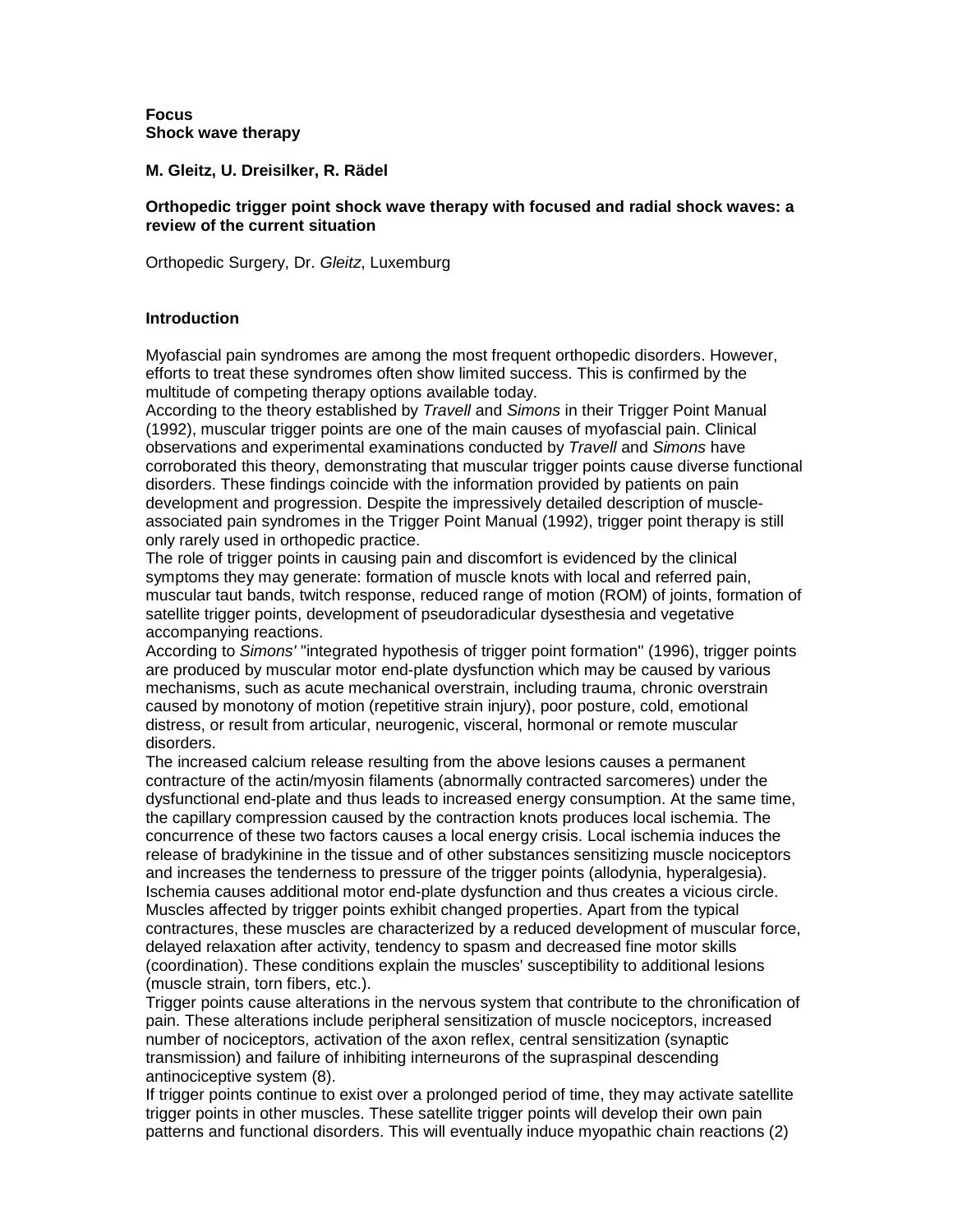with complex pain patterns and secondary structural alterations in the form of insertional tendinopathies (3).

The typical *referred pain* caused by trigger points is explained on the basis of the *"convergence projection theory"* (13). This theory postulates that the information from diverse peripheral receptors in various tissue regions is centrally transmitted through a common segmental dorsal horn neuron, which causes a misperception of pain in the patient. If doctors use an approach that is entirely based on classical neurological innervation patterns, this phenomenon makes it extremely difficult to localize the pain origin.

Muscular trigger points require specific treatment owing to their low self-healing capacity. One of the most effective therapy procedures is the application of strong mechanical pressure to the muscle knots (gelotripsy) followed by muscle stretching (17). The following reasons for the efficacy of this therapy approach are discussed: resolution of permanent actin/myosin contractures, improvement of local circulation (reactive hyperemia) along with the elimination of the ischemia-induced energy crisis (8) and reduction in the concentration of vasoneuroactive substances.

======================================================================

### **Summary**

**Key words:** ESWT – trigger points – myofascial pain syndrome

#### **Orthopedic trigger point shock wave therapy with focused and radial shock waves**

The trigger point therapy of *Travell* and *Simons* is the starting point for the diagnosis and treatment of myofascial pain syndromes. As trigger points are difficult to localize and trigger point therapy has only limited efficiency, this therapy option is rarely used in practice. Shock wave application to trigger points represents a new therapy approach in trigger point treatment. The combined use of radial and focused shock waves allows effective local trigger point treatment as well as shock wave application to a wider muscle surface area. Focused shock waves can be used to induce referred pain for precise trigger point localization. The experience gathered by the authors has shown that a wide range of functional disorders can be treated with trigger point shock wave therapy. The therapy success is based on recognizing muscular trigger points as the origin of pain, which sets this therapy apart from conventional treatment methods.

No scientific evidence is available to date explaining the precise mode of action of shock waves applied to muscular trigger points.

======================================================================

## **Trigger point shock wave therapy**

#### **Application of shock waves to muscles**

Since the mid-1990s, various publications have discussed the possibility of muscle treatment with low-energy *focused shock waves* (4, 5, 7, 14) as an alternative to manual therapy. The common result of the treatments conducted is a reduction of muscle tone along with a diminished extent of muscle shortening.

Since the late 1990s, muscular trigger points have also been treated with *radial shock waves* (rESWT) with a tissue penetration depth of 20 to 25 mm. While no scientific evidence is available to date explaining the exact mechanism of radial shock waves, extensive molecular and biochemical research has been conducted into the mode of action of focused shock waves (6, 18). In fact, focused shock waves induce a reduction of nociceptive fibers, whereas radial shock waves seem to have a counter-irritation and pain modulating effect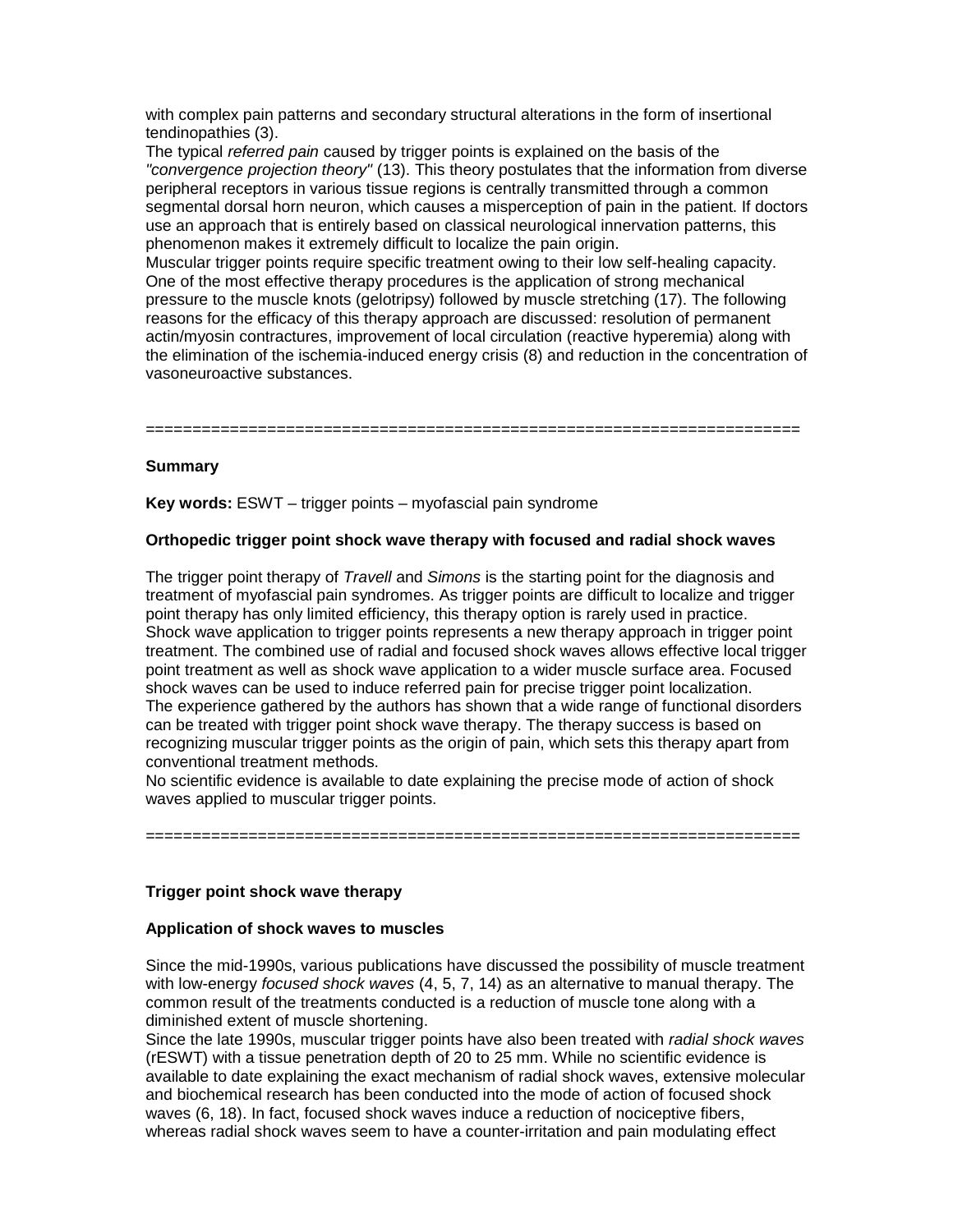through GABAergic interneurons in the dorsal horn. In addition to this action, the pressure and vibrations of radial shock waves improve blood circulation and lymphatic drainage.

#### **Indications and contraindications**

Trigger point shock wave therapy can be used to treat all acute and chronic myofascial disorders, provided that no primary disease is present that causes the muscular trigger points and prevents their elimination. In the latter case, trigger points and entire trigger point chains must be seen as part of *complex disease patterns* such as visceral and psychic diseases, craniomandibular dysfunctions or foot deformations with proprioceptive control disorders. Such conditions should be treated by conducting a causal therapy of the primary disease on the one hand and by eliminating the trigger point syndromes on the other hand. Trigger point therapy is most successful if the primary disease causing the trigger point symptoms can be entirely cured or if its intensity can at least be minimized. Despite causal therapy, trigger points are frequently found to persist or to develop independently. This condition, which is referred to as *autonomous trigger point syndrome*, can be well treated with trigger point shock wave therapy.

One example for this phenomenon is pseudosciatica after successful discectomy. The trigger points in the gluteal muscles, external rotators (e.g. piriformis muscle) and quadratus lumborum muscle that were activated by the original nerve compression continue to persist despite the fact that the root compression has been eliminated. Successful resolution of these trigger points is only possible by means of trigger point therapy.

Examples of poor indications for trigger point therapy are genuine radicular lesions or advanced spinal or foraminal stenosis in the lower lumbar segments, also with secondary trigger points in the gluteal or hip muscles. Although trigger point therapy of these conditions frequently provides alleviation of pain, this effect will only be of short duration owing to the dominant nature of the nerve compression.

Trigger point therapy is *not successful* in the treatment of the following disorders: all types of rheumatism with inflammatory activity, severe fibromyalgia and severe vegetative dystonia. General contraindications for trigger point therapy include malignant tumors, primary myopathies, serious rheumatic diseases (e.g. rheumatic polymyalgia) or treatment areas above vulnerable structures. During shock wave therapy, it is crucial that pulmonary tissue is not within the target area of focused shock waves.

*Relative contraindications* include pregnancy and anticoagulant therapy.

#### **Radial or focused shock waves?**

The *combined use* of focused and radial shock waves is one of the recent developments in trigger point therapy. With this approach, focused shock waves are used to treat both tendon insertions and muscles.

The application of focused shock waves to tendon insertions is recommended whenever muscle shortening caused by trigger points has resulted in *secondary insertional tendinopathies*. In these cases, treatment of the muscular trigger points alone would not be sufficient to cure the disease as the tendon irritation is often responsible for the dominant pain symptoms and would persist as an independent cause of pain even after successful muscular trigger point therapy.

Focused shock waves applied to muscles are used for diagnostic and therapeutic purposes. On the one hand, they ensure precise localization of the trigger points as the typical referred pain can be induced more reliably than during manual examination. On the other hand, focused shock waves are used for the local treatment of individual trigger points. Thanks to the minimal irritation they cause, focused shock waves can also be used for the trigger point therapy of extremely painful muscles.

Radial shock waves are used for the local treatment of muscular trigger point areas and, subsequently, for smoothing the residual muscle. This method allows large muscle regions to be treated with radial shock waves.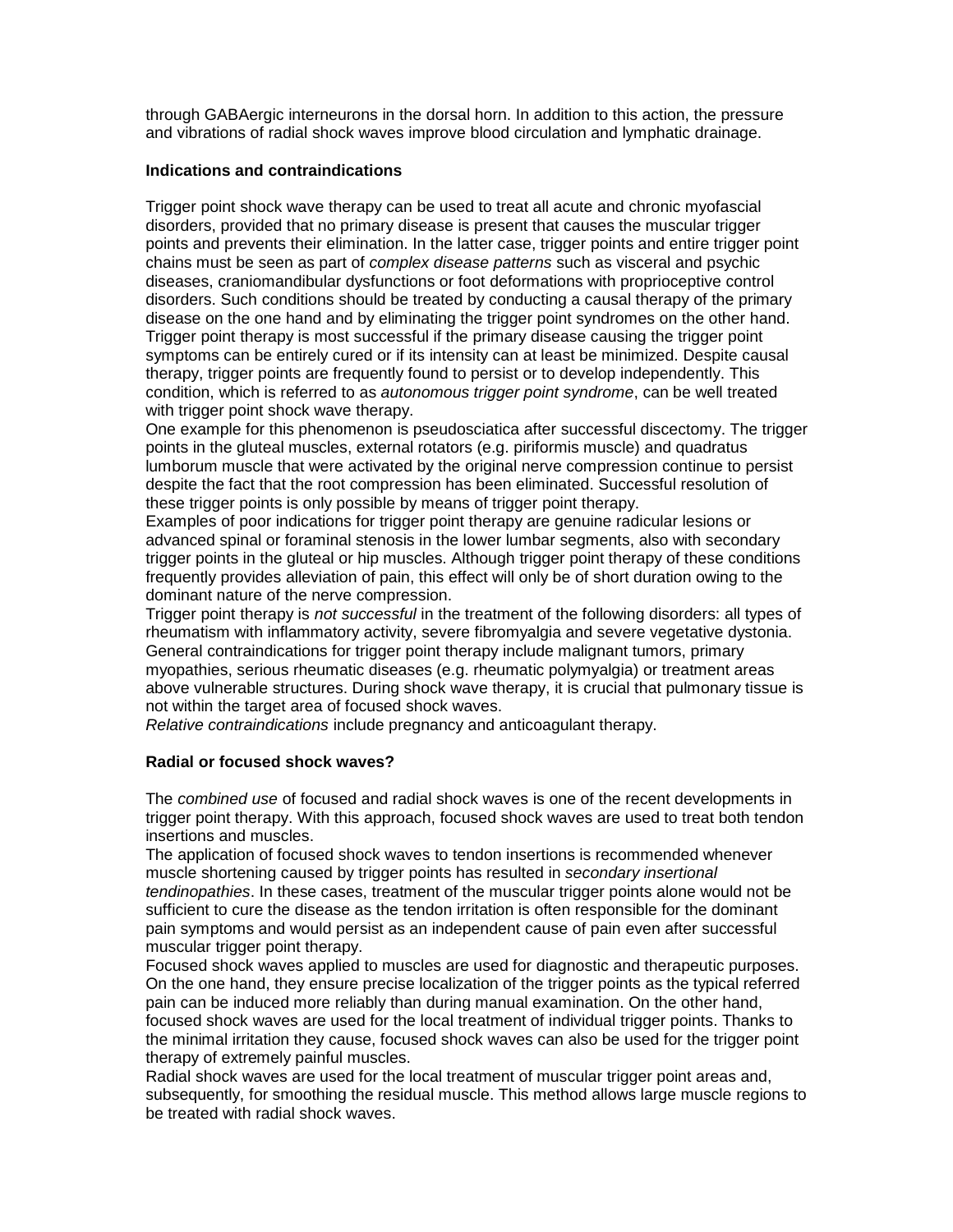When treating extremely painful myofascial syndromes, only focused shock waves should be used during the initial therapy sessions. Treatment can then be continued with radial shock waves at low therapy pressure  $(1.6 - 1.8 \text{ bar})$ .

Promising experience has been gathered recently in the use of *defocused shock waves* for the treatment of trigger points or insertional tendinopathies. "Defocused" means that the generated waves are applied to the tissue not in a single spot but over a wider surface area.

# **Therapy planning**

The muscles to be treated are selected on the basis of the following criteria: *patient's indication of pain*, diagnosis of *muscle knots* (manually or with radial shock waves), possible provocation of *referred pain* by palpation pressure or with focused shock waves and, where possible, *ROM testing* to identify the muscles affected by reductions in the range of motion. The *anamnesis and description of the pain* with respect to the pain location and referral are of special importance. Detailed knowledge of muscle-specific pain patterns, which deviate entirely from classical neurological innervation patterns, allows early identification of the muscles involved in the pain syndromes. Descriptions of pain provided by patients, which do not make sense under neurological aspects, prove astonishingly coherent and informative when considered under trigger point aspects, all the more so because trigger points can also be responsible for dysesthesia, coordination disorders and loss of strength. Knowledge of the *muscle-specific pain referral* described by *Travell* and *Simons* (1992) represents an indispensable requirement for every therapist. Increasing experience in trigger point therapy, especially in the use of focused shock waves, has shown that pain referral patterns and the location of muscle knots *vary in each patient* and need to be identified by *accurate examination*.

# **Localization of trigger points**

The induced *referred pain* is a major criterion for the selection of the therapy region. Strong manual pressure is exerted on the muscle knots to cause referred pain. *Focused shock waves* can be applied to induce referred pain more easily and accurately. Depending on the muscle thickness and depth of the trigger point areas, focused shock waves with variable penetration depth are applied at an energy level of between 0.05 and 0.25 mJ/mm². *Radial shock waves* are less suitable for the localization of trigger points on the basis of referred pain. Radial shock waves are rather used to identify *indurations inside the muscles*. This is done by moving the applicator over a large muscle area during the therapy.

## **Therapy procedure**

The trigger points to be treated are selected according to the criteria of short-term or longterm reduction of the pain symptoms. Therapy is started by treating the *active trigger points* which are responsible for spontaneous current pain or pain on exertion.

This is followed by the treatment of *satellite trigger points in the area of pain referral*. Similarly to secondary trigger points in the functional muscle chains of antagonists and synergists, satellite trigger points are responsible for the chronification process if they persist for a prolonged period of time.

*Insertional tendonitis*, which *Travell* and *Simons* (1992) describe as *peripheral trigger points*, should be given special attention. These trigger points must be treated with focused shock waves. However, contrary to the treatment of muscular trigger points, a reduction in pain is only perceived *several weeks* after the therapy. This is due to the slowness of the induced physiological repair mechanisms. In this context, the energy flux density is of major importance. Experience has shown that shock waves should be applied at a low energy level in order not to affect the cell recovery potential, that is the useful neurogenic immediate tissue response. Since treatment is performed on a biological system, the therapy intervals between the individual sessions should not be too short (at least 1 to 2 weeks) and the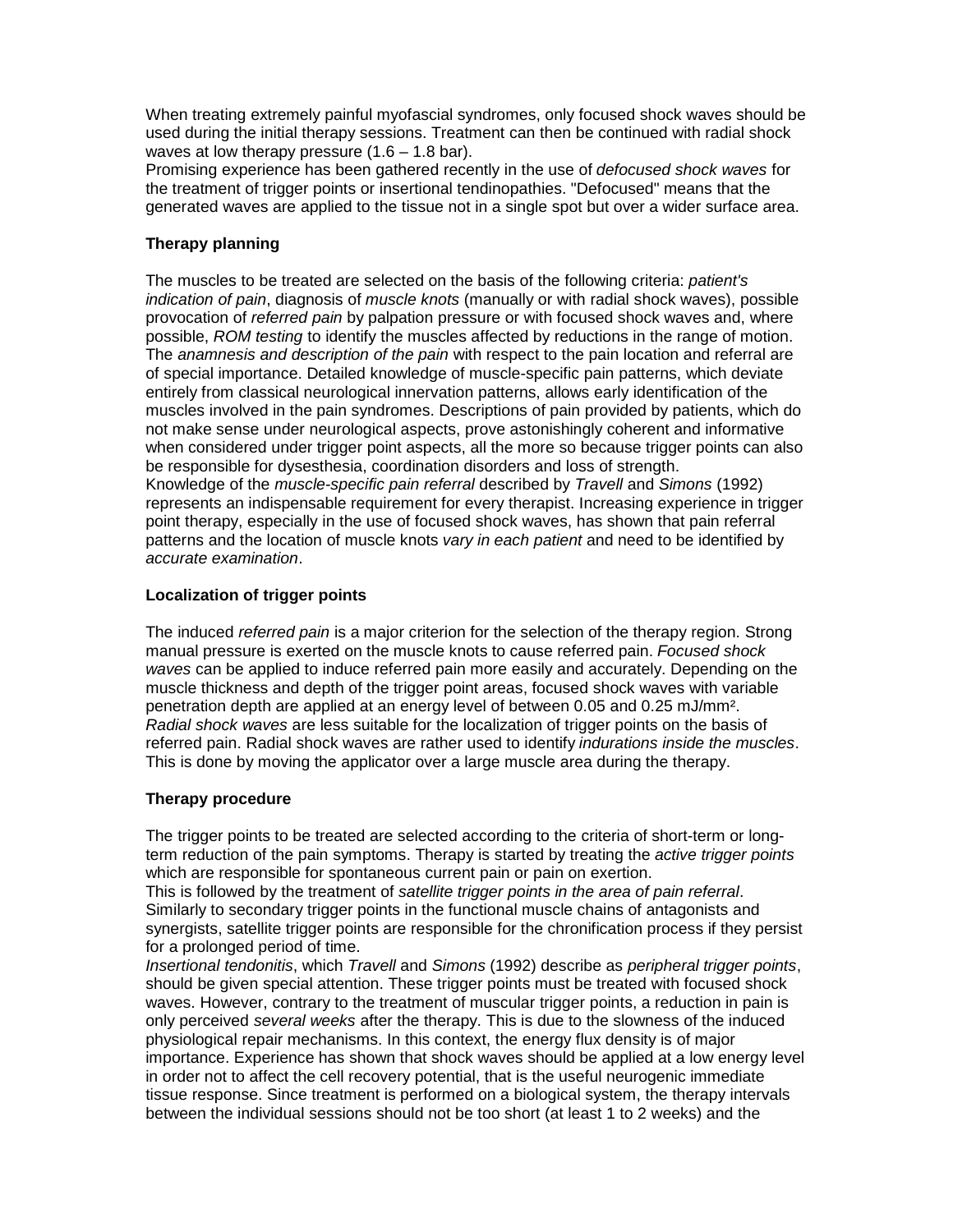number of therapy sessions should be limited. It is also crucial that no local anesthetic be used prior to shock wave application (12).

### **Accompanying therapies**

In principle, *no accompanying therapies* are required to achieve the desired therapy success. However, shock wave therapy can be supported by trigger point stretching in fiber direction. In the presence of severe joint blockage, the blockage may loosen as a result of muscle relaxation after shock wave therapy. If this is not the case, manual therapy can be performed to eliminate the blockage after the first two or three trigger point therapy sessions and after muscle tension has started to decrease. Additional therapies, such as massaging, should not be used.

Muscle strengthening therapy can be performed one to two days after the trigger point therapy. However, it is crucial that this therapy not be performed with maximum force or at the point of maximum muscle shortening.

In the treatment of chronic pain syndromes, ibuprofen or paracetamol should be administered at the beginning of the trigger point therapy to relieve the pain.

### **Treatment parameters and duration**

The energy flux density of focused shock waves used in muscular trigger point therapy is between 0.05 and 0.25 mJ/mm². Higher energy levels should not be used to avoid tissue damage (11). Judging by the latest scientific research results, the shock wave frequency applied to the trigger point should not exceed 4 Hz.

The energy flux density (mJ/mm<sup>2</sup>) is selected on the basis of the thickness and depth of the muscle and the patient's indication of pain during localization of the trigger points and provocation of referred pain. The energy flux density should be selected in such a way that the pain induced by the shock waves can still be *well tolerated* by the patient. Generally speaking, the energy level can be increased after each therapy session as the pain perceived during shock wave application gradually decreases if the therapy progresses smoothly.

The same applies to radial shock waves. The therapy pressure of radial shock waves varies between 1.6 and 4 bar, depending on the shock transmitter size and the patient's indication of pain. Shock transmitters with a small surface should be used with extreme caution owing to the high peak pressures they may generate. Judging by our experience, such shock transmitters are generally not required for the muscles to be treated. The pressure applied should be adequate for the tissue properties to avoid hematomas. The shock wave frequency is 10 to 15 Hz, where the 15 Hz frequency is generally perceived as causing less pain. This effect may be attributable to the *physiological intrinsic muscle oscillation* stimulated by the radial shock waves.

In the *combined use* of focused and radial shock waves in trigger point therapy, the trigger points are first treated locally, applying 200 to 400 focused shock waves.

This step is followed by muscle smoothing of the agonists, antagonists and synergists with the radial shock wave transmitter, applying 3000 to 4000 radial shock waves.

If muscles are treated with radial shock waves alone, the trigger point area is treated locally with 500 to 1000 shock waves and without applying manual pressure. This step is then followed by *muscle smoothing* with up to 4000 shock waves at a frequency of 15 Hz, in accordance with the stretch-and-spray technique developed by *Travell* and *Simons* (1992).

## **Treatment frequency**

A therapy frequency of *one session per week* has shown to be ideal for most patients. These intervals enable the muscles to recover from the irritation, which may initially persist for up to three days. Shorter intervals might cause additional muscle irritation before the irritation from the previous session has actually disappeared and thus increase pain. Insertional tendonitis should not be treated at shorter intervals in order not to affect the aforementioned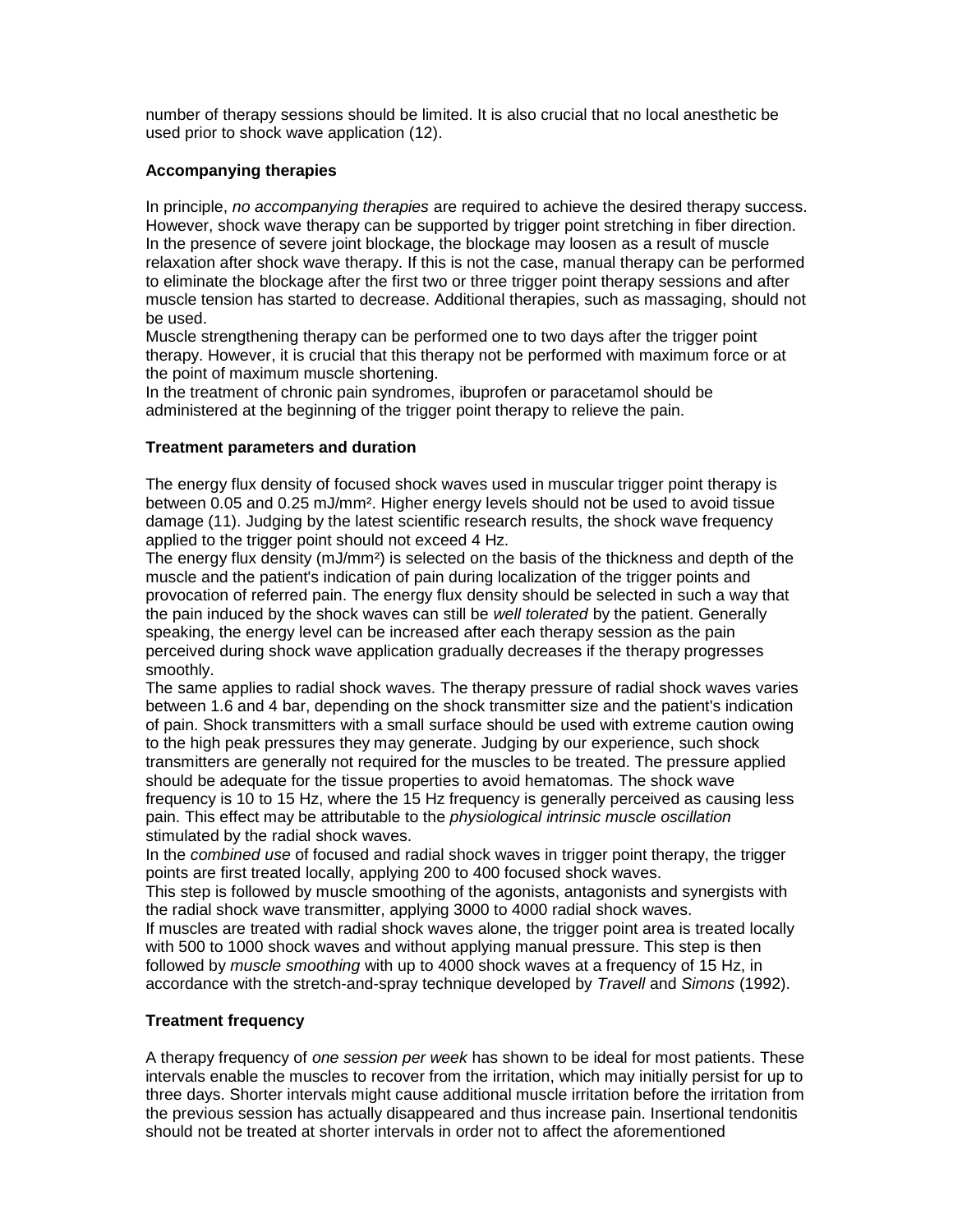regeneration potential that results from the local neurogenic tissue response. Pain modulation aspects, too, suggest that the treatment intervals in trigger point shock wave therapy, similarly to acupuncture, should not be too short. The following general principle applies: *longer therapy intervals and lower treatment intensities should be used for more serious and chronic pain syndromes.*

### **Therapy progress: pain relief, side effects and complications**

In the treatment of most trigger point syndromes, a reduction in pain is generally perceived after 4 to 6 therapy sessions, or even after as little as 1 to 2 sessions in the case of shortterm conditions. Chronic syndromes with many different affected muscles require 6 to 10 or even more therapy sessions to eliminate the pain. If the therapy proves unsuccessful after this many sessions, treatment should be interrupted and the indication should be checked. A *short-term increase* in the original pain and, in very rare cases, the *manifestation of other muscular disorders* may occur after the initial sessions. Shock wave application to the cervical spine may cause headache and temporary buzzing in the ears, especially when radial shock waves are used. Patients who are suffering from migraine or are susceptible to tinnitus must be informed about these possible side effects. In these cases, the shock waves should be applied at a low pressure (1.6 bar), and patients should wear ear protection. The same applies to the application of focused shock waves.

*No serious complications* will occur if the shock waves are applied correctly in terms of the shock wave energy levels and penetration depth. The most frequent side effects include *local hematomas*, especially in the gluteal muscles, caused by radial shock waves.

Should a temporary interruption of the therapy prove necessary due to the aggravation of pain or the extent of the hematoma, the therapy intensity (energy flux density, treatment pressure and total number of shock waves applied) should be reduced when treatment is continued. The intensity can then be increased again during the following therapy sessions.

#### **Therapy success**

Trigger point shock wave treatment is considered successful if *over 80 %* of the original pain has been eliminated at the end of the therapy. The residual 20 % may well disappear during the three months following the therapy, which means that it does not make sense to permanently continue treatment. A successful therapy should provide *lasting pain relief or at least eliminate the pain for 6 to 12 months*.

If the original pain is reduced by as little as 50 %, additional trigger points are likely to exist in the functional muscle chain. These trigger points, which may be latent in nature, should be identified.

If pain reduction rates of only 20 to 30 % are achieved at the end of the therapy or if the pain relief lasts only a few weeks, additional differential diagnostics of the disorder will be necessary.

## **Orthopedic disorders with high therapy success rates**

The recommendations below are based on several years of experience acquired by the authors in the field of orthopedic trigger point shock wave therapy.

## **Cervicalgia, cervical cephalalgia, cervicobrachialgia**

These indications respond particularly well to trigger point shock wave therapy as the affected muscles (except for the trapezius muscle) are rather small and located close to the body surface. The local pain, which climbs up into the head, is primarily caused by the descending and horizontal parts of the trapezius muscle and by the semispinalis muscle, splenius muscle, levator scapulae muscle and sternocleidomastoideus muscle. Apart from the scaleni muscles, the muscles that are responsible for pseudoradicular brachialgia are all located in the shoulder girdle region (subscapularis muscle, infraspinatus muscle, teres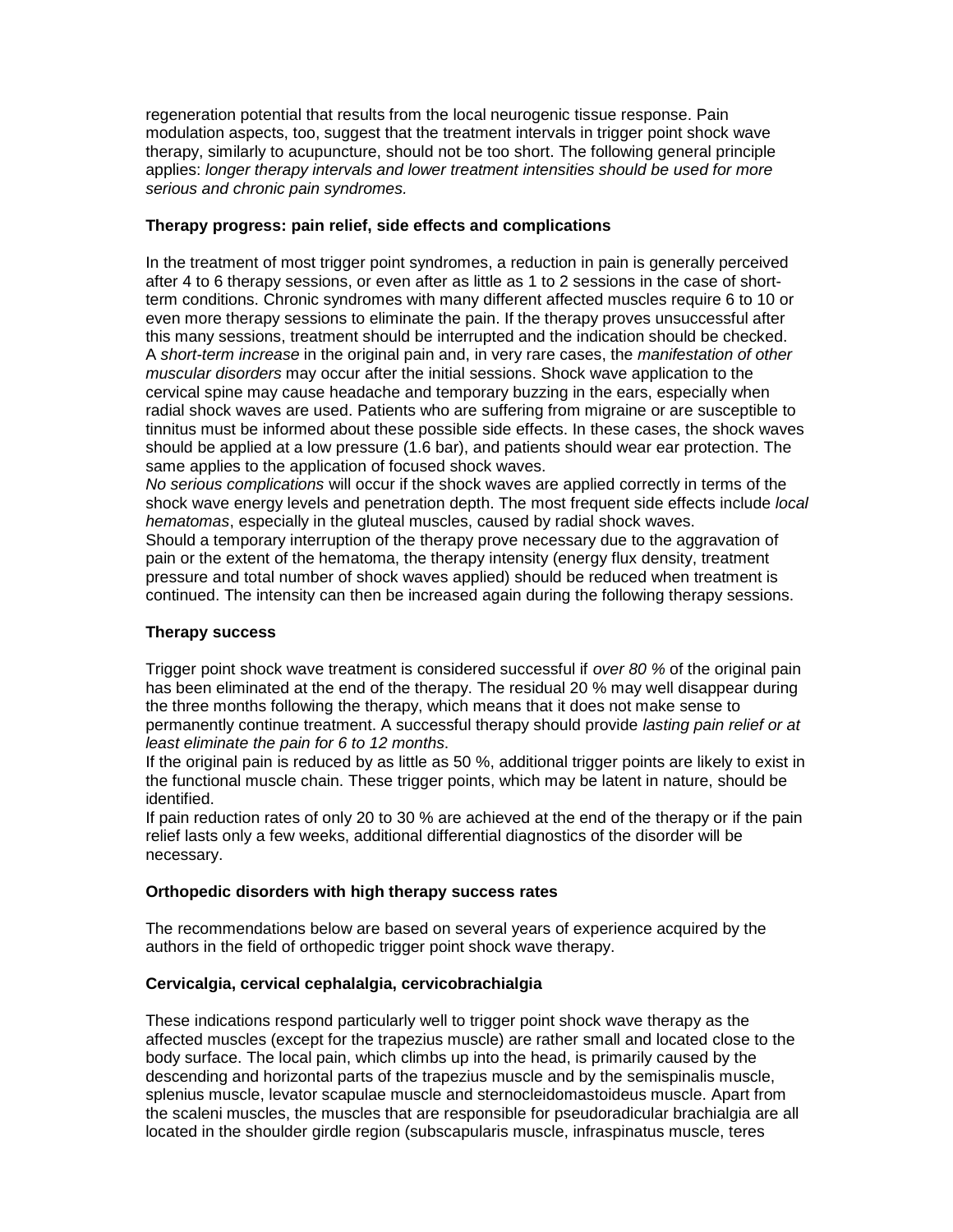muscles, serratus posterior superior muscle, pectoralis muscle). A reduction in pain is achieved after 6 to 8 therapy sessions, along with a lasting increase in mobility of about 20 degrees rotation, 17 degrees inclination/reclination and 17 degrees lateral inclination. If no improvement is achieved, examinations should be conducted to find out whether the patient suffers from temporomandibular dysfunctions or psychovegetative exhaustion.

### **Lumbalgia, pseudoradicular lumbosciatica**

These indications can also be treated successfully, provided that the patient does not suffer from dominant radicular irritations (prolaps, foraminal stenosis with segmental deficiencies), arthrogenic irritations (activated facet syndrome, spondylolysis) or discogenic irritations (erosive discopathy). Local pain in the lumbar spine is caused by trigger points in the segmental muscles (multifidi and rotator muscles), in the dorsolumbar junction (iliocostalis lumborum and thoracis muscle) and in the iliopsoas muscle. Referred pseudoradicular pain is caused by trigger points in the gluteal muscles (gluteus minimus and medius muscles), in the external hip rotators and in the quadratus lumborum muscle. In these cases, referred pain (in the lower leg and foot) can be easily induced by applying focused shock waves.

### **Dorsalgia**

The primarily local pain is caused by trigger points in the multifidi and rotator muscles and, in the interscapular region, by trigger points in the rhomboidei muscles, serratus posterior superior muscle and in the ascending part of the trapezius muscle.

### **Periarticular shoulder pain and restricted mobility**

The term "periarthritis", often reluctantly used, plays a major role in the description of these conditions as many types of shoulder pain originate in the periarticular muscles and cause restricted mobility (infraspinatus muscle with reduced internal rotation and anterior shoulder pain, subscapularis muscle with reduced external rotation and posterior shoulder pain). Referred pain in the lateral upper arm is caused by trigger points in the horizontal part of the trapezius muscle, in the supraspinatus muscle and in the deltoid muscle. Insertional inflammations of the supraspinatus tendon have to be treated separately with focused shock waves.

Frozen shoulder, a condition characterized by painful shoulder stiffness and pain caused by capsular contracture, cannot be treated successfully with trigger point shock wave therapy.

## **Radial and ulnar epicondylopathy**

In general, these indications are no promising candidates for trigger point therapy. Most disorders are caused by local insertional tendinopathy, and not by referred pain. However, early stages of these conditions, which are caused by muscular overstrain of the forearm flexor and extensor muscles, can be treated successfully. In the case of chronic pain syndromes, treatment of the muscle chains is a viable attempt. Radial epicondylopathy: scaleni muscles, horizontal part of trapezius muscle, supraspinatus muscle, lateral part of triceps brachii muscle, anconeus muscle, supinator muscle, brachioradialis muscle including forearm extensor muscles. Ulnar epicondylopathy: serratus posterior superior muscle, infraspinatus muscle, pectoralis muscle, medial part of triceps brachii muscle, pronator teres muscle and forearm flexor muscles. Local insertional tendinopathies have to be treated with focused shock waves.

### **Wrist tendonitis**

Wrist tendonitis is caused by overstrain of the forearm muscles involved in wrist movement. Accompanying trigger point shock wave therapy must be performed by applying shock waves to the affected forearm muscles.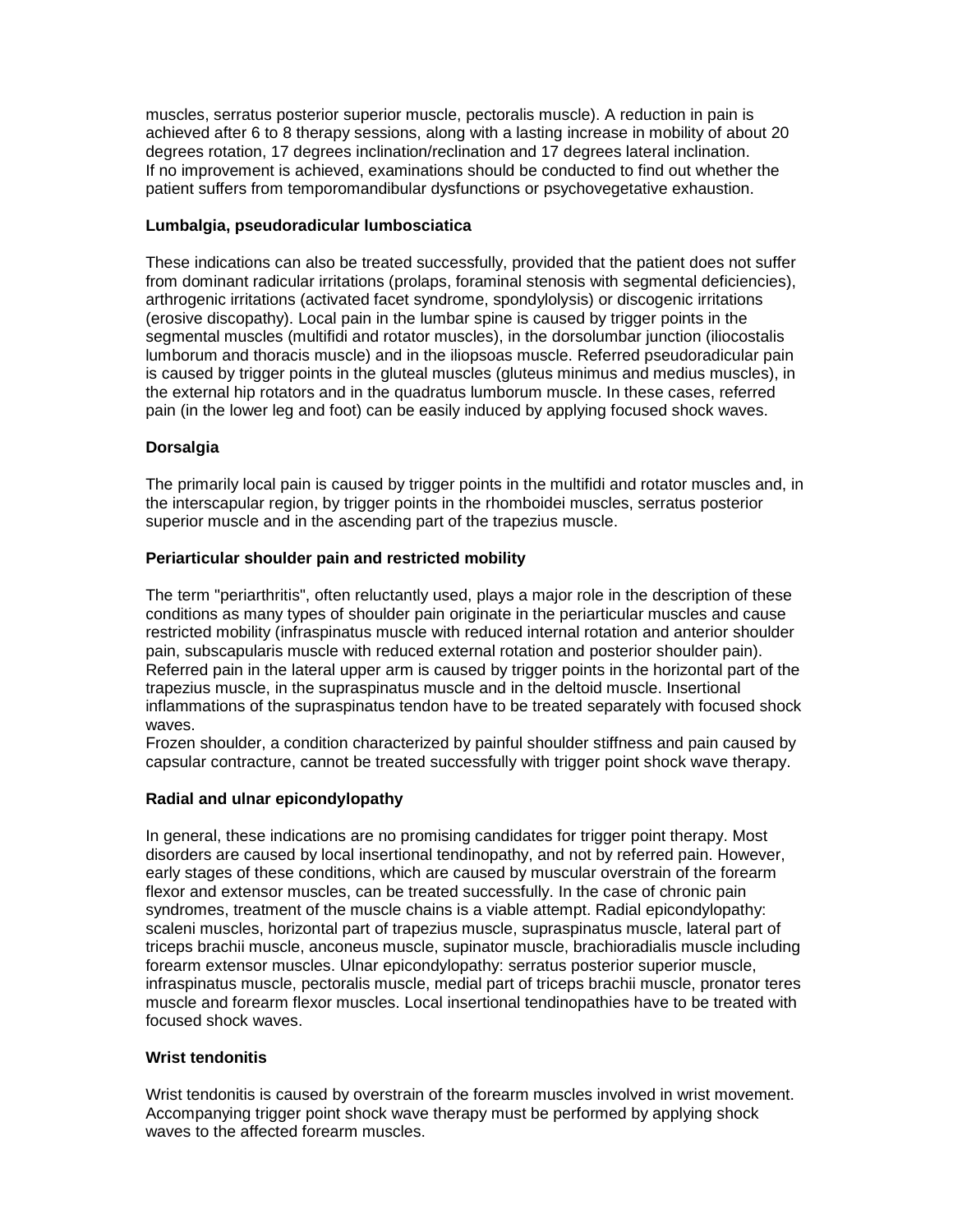## **Pelvic/hip pain**

Pelvic/hip pain can be successfully treated with trigger point shock wave therapy. The frequently diagnosed trochanteric bursitis is often caused by trigger points in the gluteal muscles and the external hip rotators. Local trochanteric pain has to be treated with focused shock waves. These trigger points may have been caused by previous lumbar spine pain syndromes or by a developing coxarthrosis and residual conditions after total endoprosthetic surgery.

Sciatic pain, which is caused by trigger points in the gluteus maximus muscle and in the ischiocrural muscles, responds well to trigger point shock wave therapy.

### **Tensor fasciae latae syndrome**

Overstrain of the tensor fasciae latae muscle is very common among runners and causes lateral hip and thigh pain. This condition is often accompanied by trigger points in the gluteal muscles and vastus lateralis muscle.

### **Adductor tendinopathies**

Although adductor muscles can be easily reached with shock waves, they are still difficult to treat. This is due to the fact that, in addition to trigger points, there are insertional tendinopathies in the proximal and medial third of the muscles on the pelvic insertion.

### **Shortening of thigh flexor and extensor muscles**

The most frequent symptom of this condition is recurrent muscle sprain caused by increased muscle tension. It can be treated successfully with shock wave therapy, but requires a high number of shock waves due to the large size of the muscles involved.

#### **Patellar chondropathy**

This condition is often characterized by a shortened quadriceps and by trigger points in the medial and lateral vastus muscles near the knee joint. Quadriceps shortening can be reliably objectivated by measuring the heel-to-buttock distance in prone position. Successful results are achieved after only two to four therapy sessions. Moreover, parapatellar pain often manifests itself after total endoprosthetic surgery and can be well treated with trigger point shock wave therapy.

#### **Patellar tendonitis**

In addition to the symptomatic tendonitis, which can be treated locally with focused shock waves, this condition is often characterized by a shortened quadriceps muscle. Although trigger point shock wave therapy provides excellent quadriceps relaxation, the tendonitis often takes several months to cure completely.

#### **Shin splint**

Tendons and the periosteum are the dominant pathological features of shin splints and must be treated with focused shock waves. Accompanying radial shock wave therapy can be performed to eliminate indurations in the medial calf muscles and in the flexor hallucis longus muscle.

#### **Anterior tibial syndrome**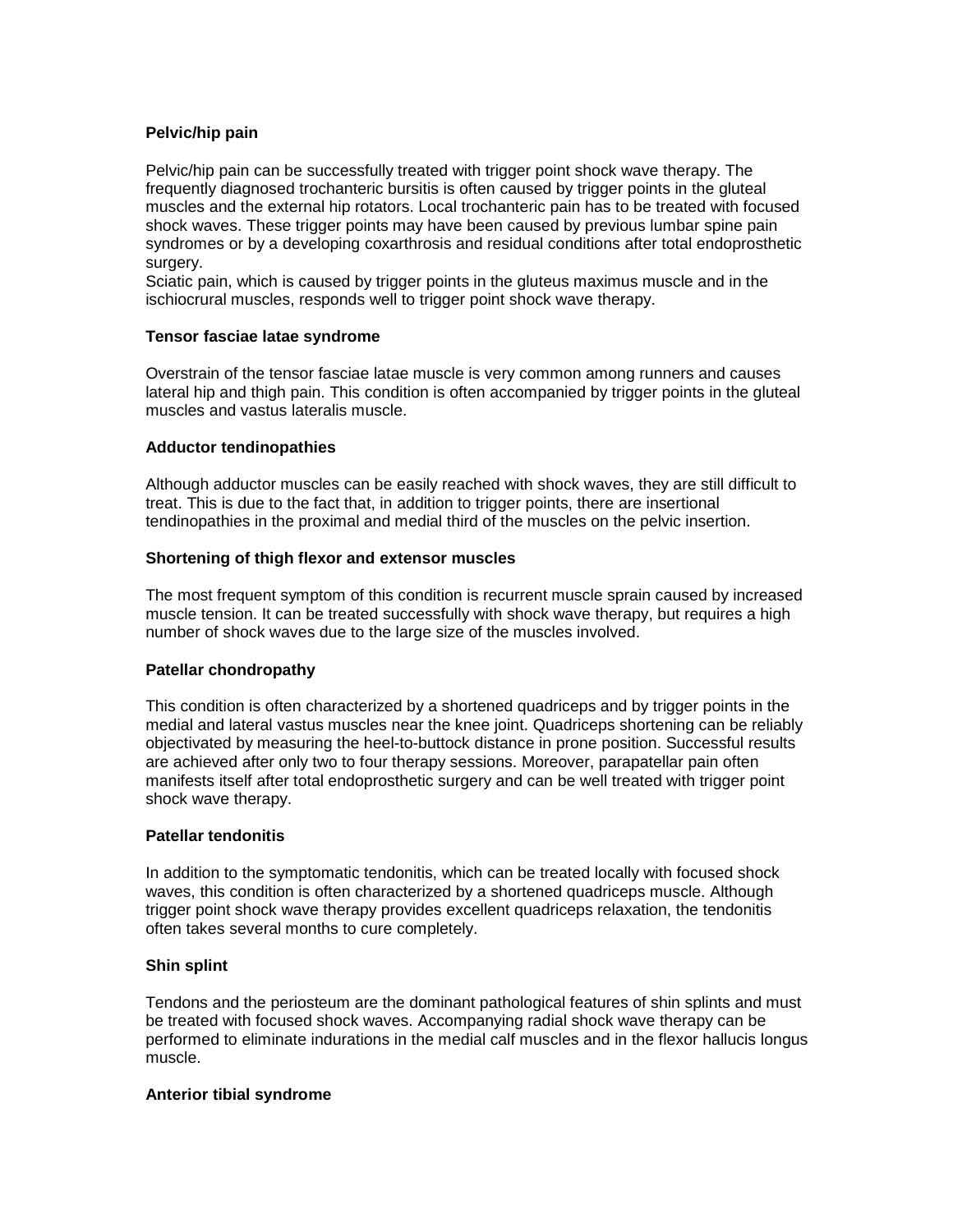Trigger point irritation of the anterior tibial muscle is encountered among runners and after mountain descents due to muscular overstrain. Shock waves are exclusively applied to the muscles.

### **Achillodynia**

The dominant pain symptoms in achillodynia are caused by tendonitis, which is treated locally with focused shock waves. Achillodynia is frequently accompanied by calf muscle shortening. Shock wave therapy should be extended to treat these contractures as a reduction in the calf muscle tension by trigger point therapy will also relieve the Achilles tendon (similarly to raising the heel) and is reported by patients to provide rapid alleviation of pain. The experience gathered by the authors has shown that trigger point therapy ensures a lasting improvement in the frequently restricted active ankle joint extension from 16 degrees to 25 degrees after 4 to 5 sessions.

### **Plantar fasciitis of the heel (plantar calcaneal spur)**

In most cases, sonographic diagnosis reveals that the frequent X-ray diagnosed calcaneal spur is a severe plantar fasciitis below the calcaneus, characterized by fascial swelling of 4.5 to over 12 mm (normal value < 4.0 mm). This means that on the one hand local therapy is required, applying focused shock waves to below the calcaneus. On the other hand, the therapy should also focus on eliminating muscle contractures of the calf muscles and plantar muscles, which form a functional chain.

## **Metatarsalgia**

Pain in the forefoot is frequently caused by splay foot related overstrain of the longitudinal and transverse muscles. This pain can be reliably eliminated with radial shock waves in 4 to 5 sessions, provided that it is not accompanied by periosteal irritations of the metatarsals and that Morton's neuromas are excluded.

## **Discussion**

The many different types of disorders described above have shown that the combination therapy with focused and radial shock waves can be successfully used for a variety of indications in the treatment of myofascial pain syndromes. It has been pointed out that an *accurate anamnesis*, especially with respect to the *patient's indication of pain*, is of special importance. Extensive differential diagnostics is, of course, required, which means that extracorporeal shock wave therapy is and will continue to be a *medical procedure* to be performed by doctors. Even if radial shock wave therapy is delegated to a physiotherapist, the diagnosis must still be made by the physician. If no lasting improvement in the condition is achieved or in case of a poor therapy success, the physician will be required to re-examine the patient.

Palpation or pinch test diagnosis with provocation of the typical referred pain and local twitch response of the muscle, which is sometimes impossible to induce, continue to play a major role in clinical screening. Functional and stretching tests are performed to complement clinical examinations. The *use of focused shock waves for the localization of muscular trigger points* has proved its worth as a new diagnostic procedure. This method is more accurate than localization by dry needling. The characteristic referred pain can be reliably induced. Pain localization with focused shock waves is performed at a low frequency (3 Hz) to ensure successful feedback from the patient. Treatment is started after having successfully localized primary, satellite or secondary trigger points.

The precise mode of action of shock waves applied to muscular trigger points has not been defined to date. However, the shock wave mechanism can be explained on the basis of known theories (1).